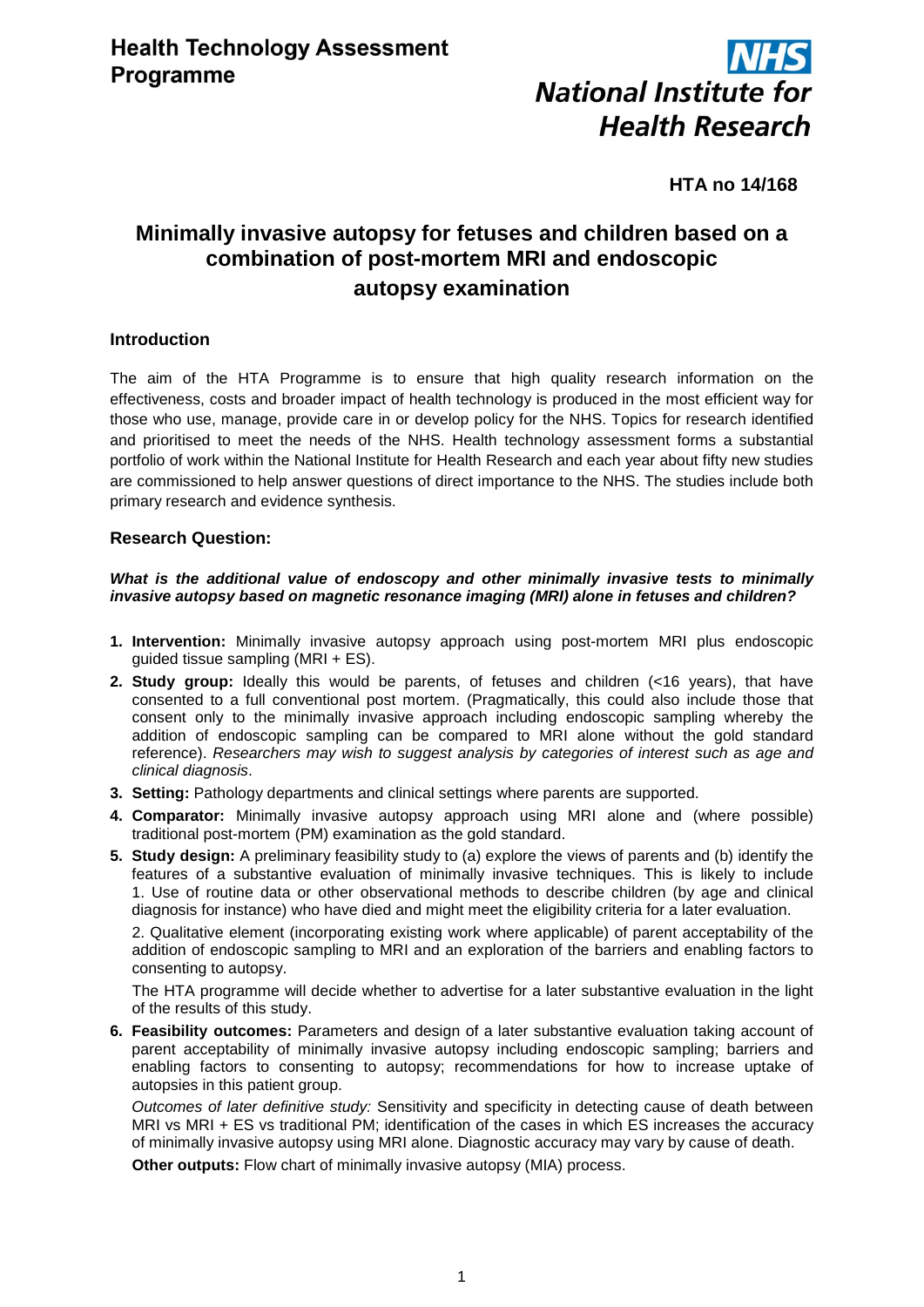#### **NHS decision problem to be addressed by this research:**

*Post-mortem examinations (otherwise known as autopsy) in fetuses and infants provide valuable information on the cause of death which can support parental counselling and provide guidance*  for the management of subsequent pregnancies. However, autopsy rates have steadily declined *over the years and currently less than half of stillbirths and a fifth of neonatal deaths receive consent for an autopsy despite this being offered. This is in a large part due to the acceptability of the procedure in its current form.* 

*As a result the Department of Health is advocating research into the area of MIA. Research conducted so far has involved the use of post mortem MRI which has been shown to be more acceptable to parents and to have a high correlation with traditional autopsy in fetuses. However,*  the accuracy of this method of MIA decreases with increasing age of the child. The addition of *endoscopic guided tissue sampling has been found to be feasible and more accurate than MRI alone but is yet to be fully tested in paediatric cases in terms of correlation with full post mortem and parent acceptability. It is important to determine in which cases endoscopic sampling may add value to MRI alone so that appropriate MIA post mortem pathways can be developed and implemented.* 

*Preliminary work is needed to prepare for a substantive evaluation.* 

# **Notes to Applicants**

The NIHR Health Technology Assessment Programme is funded by the NIHR, with contributions from the CSO in Scotland, NISCHR in Wales, and the Public Health Agency in Northern Ireland. Researchers from Northern Ireland and Scotland for certain NICE related calls should contact NETSCC to discuss their eligibility to apply.

For many of the questions posed by the HTA Programme, a randomised controlled trial is likely to be the most appropriate method of providing an answer. However, there may be practical or ethical reasons why this might not be possible. Applicants proposing other research methods are invited to justify these choices.

Applicants are asked to:

- 1. Follow the Medical Research Council's (MRC) Good Clinical Practice guidelines [\(http://www.mrc.ac.uk/Utilities/Documentrecord/index.htm?d=MRC002416\)](http://www.mrc.ac.uk/Utilities/Documentrecord/index.htm?d=MRC002416) when planning how studies, particularly RCTs, will be supervised. Further advice specific to each topic will be given by the HTA Programme at full proposal and contract stages.
- 2. Note that trials involving medicinal products must comply with "The Medicines for Human Use (Clinical Trials) Regulations 2004". In the case of such trials, the DH expects the employing institution of the chief investigator to be nominated as the sponsor. Other institutions may wish to take on this responsibility or agree co-sponsorship with the employing institution. The DH is prepared to accept the nomination of multiple sponsors. Applicants who are asked to submit a full proposal will need to obtain confirmation of a sponsor(s) to complete their application. The DH reserve the right to withdraw from funding the project if they are not satisfied with the arrangements put in place to conduct the trial.

The MHRA [\(info@mhra.gsi.gov.uk,](mailto:info@mhra.gsi.gov.uk) [http://www.mhra.gov.uk\)](http://www.mhra.gov.uk/) can provide guidance as to whether your trial would be covered by the regulations. The NIHR website [\(http://www.ct-toolkit.ac.uk/\)](http://www.ct-toolkit.ac.uk/) also contains the latest information about Clinical Trials regulations and a helpful FAQ page.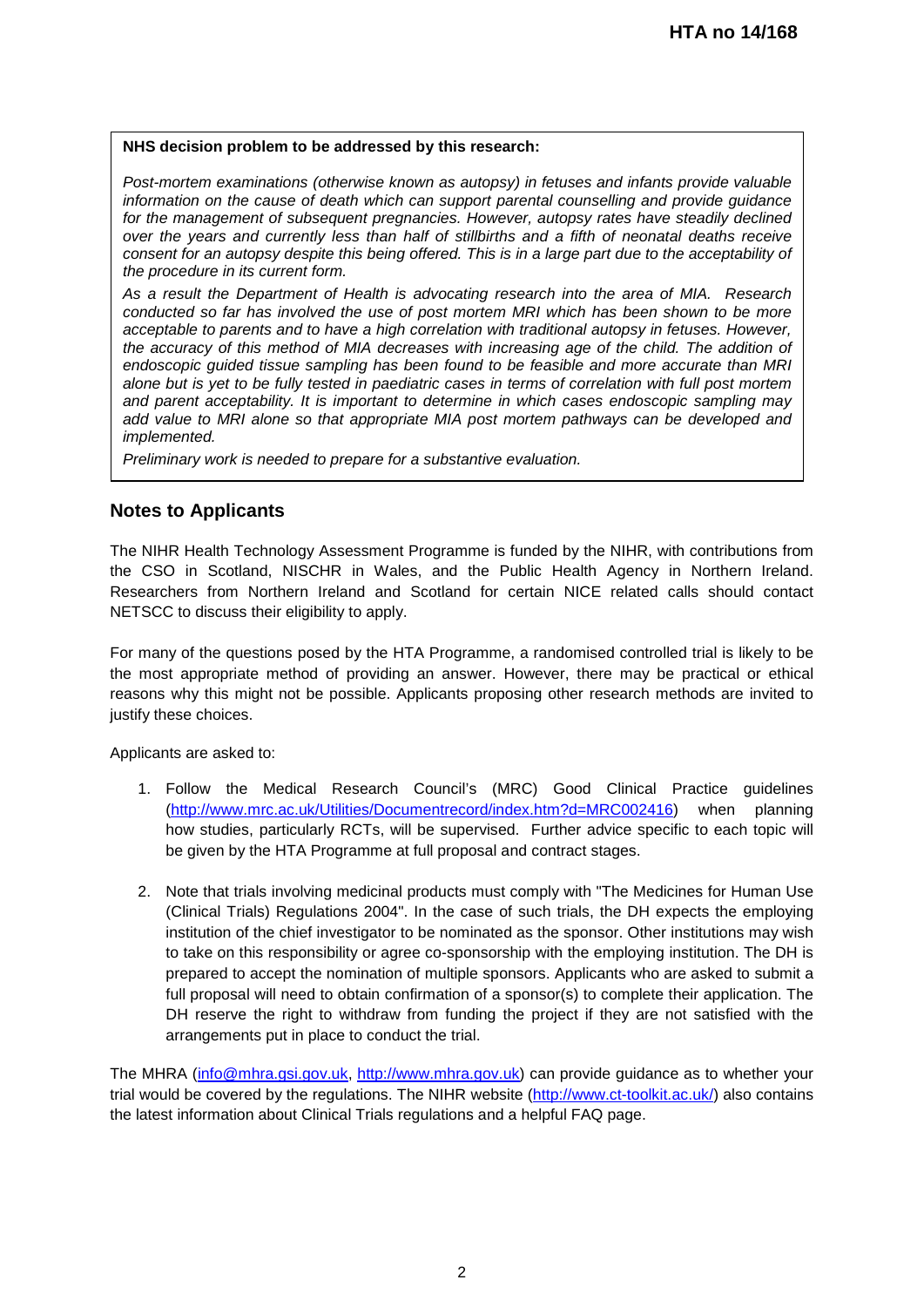In line with the government's transparency agenda, any contract resulting from this tender may be published in its entirety to the general public. Further information on the transparency agenda is at: [http://transparency.number10.gov.uk/#](http://transparency.number10.gov.uk/)

Applicants are recommended to seek advice from suitable methodological support services, at an appropriate stage in the development of their research idea and application. It is advisable to make contact at an early a stage as possible to allow sufficient time for discussion and a considered response.

The NIHR Research Design Service [\(www.nihr.ac.uk/research/Pages/ResearchDesignService.aspx](http://www.nihr.ac.uk/research/Pages/ResearchDesignService.aspx) ) can advise on appropriate NIHR Programme choice, and developing and designing high quality research grant applications.

#### **Clinical Trials Toolkit**

Researchers designing or undertaking clinical trials are encouraged to consult the Clinical Trials Toolkit [\(www.ct-toolkit.ac.uk\)](http://www.ct-toolkit.ac.uk/home). This NIHR resource is a website designed to help researchers navigate through the complex landscape of setting up and managing clinical trials in line with regulatory requirements. Although primarily aimed at those involved in publicly funded Clinical Trials of Investigational Medicinal Products (CTIMPs), the Toolkit will also benefit researchers and R&D staff working on trials in other areas, who will find useful information and guidance of relevance to the wider trials environment.

#### **Research networks**

The HTA Programme expects, where appropriate, that applicants will work with the relevant research network.

#### **Making an application**

If you wish to submit an outline proposal on this topic, complete the on-line application form at [www.nets.nihr.ac.uk/funding/hta-commissioned](http://www.nets.nihr.ac.uk/funding/hta-commissioned) and submit it on line by **17 December 2014**. Applications will be considered by the HTA Commissioning Board at its meeting in **March 2015**.

IMPORTANT: For outline applications, if shortlisted, investigators will be given a minimum of **eight weeks to submit a full proposal**. The full proposal will be considered at the Commissioning Board in **July 2015**

*Applications received electronically after 1300 hours on the due date will not be considered.*

*Please see GUIDANCE ON APPLICATIONS overleaf.*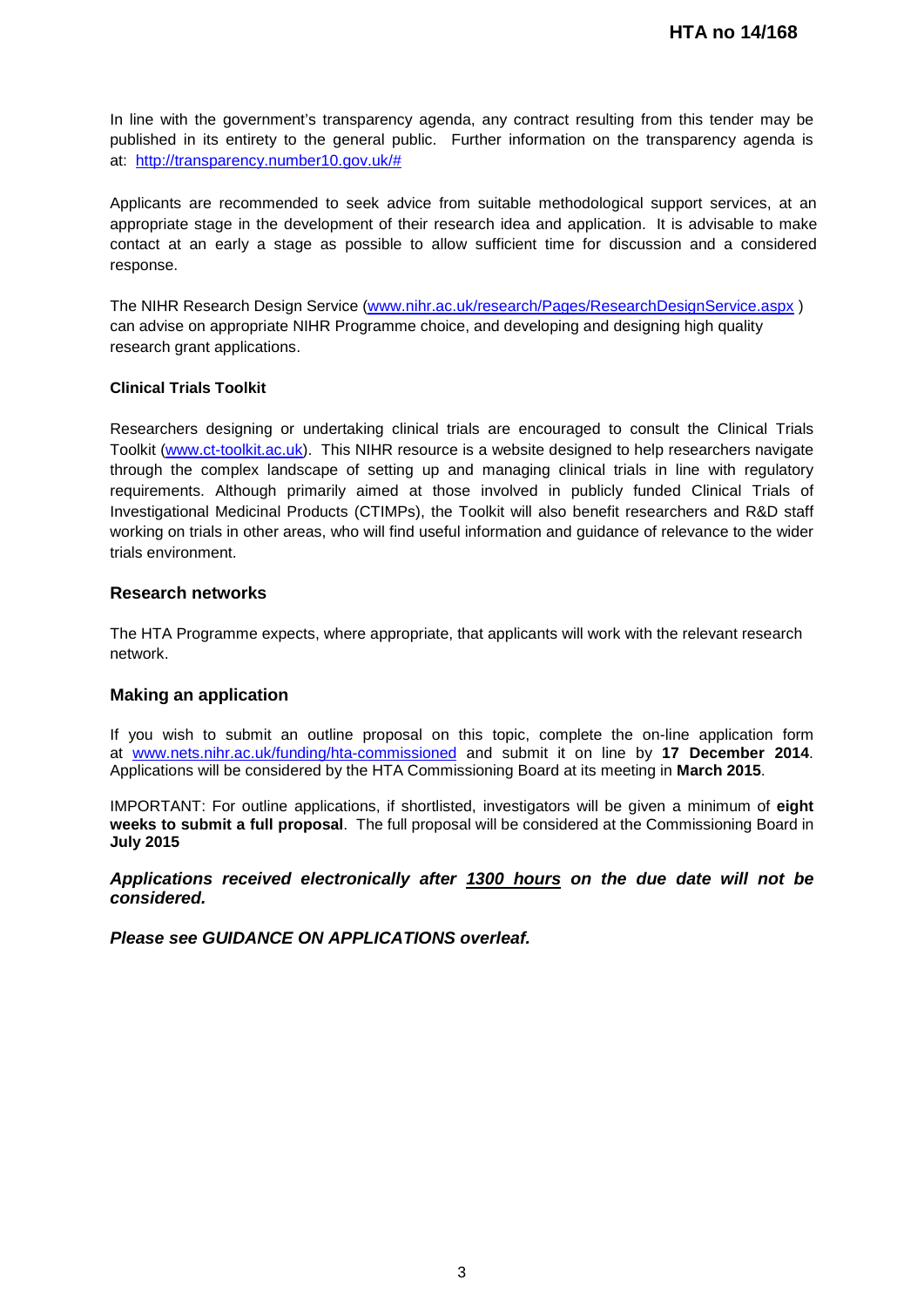# **Guidance on applications**

## **Required expertise**

HTA is a multidisciplinary enterprise. It needs to draw on the expertise and knowledge of clinicians and of those trained in health service research methodologies such as health economics, medical statistics, study design, behavioural science and qualitative approaches. The HTA Programme expects teams proposing randomised controlled trials to include input from an accredited clinical trials unit, or one with equivalent experience. Applicants are also expected to engage a qualified Trial Manager for appropriate projects. A commitment to team working must be shown and applicants may wish to consider a collaborative approach between several institutions.

## **Public involvement in research**

The HTA Programme recognises the benefit of increasing active involvement of members of the public in research and would like to support research projects appropriately. The HTA Programme encourages applicants to consider *how* the scientific quality, feasibility or practicality of their proposal *could* be improved by involving members of the public. Examples of how this has been done for health technology assessment projects can be found at [www.nets.nihr.ac.uk/ppi.](http://www.nets.nihr.ac.uk/ppi) Research teams wishing to involve members of the public should include in their application: the aims of active involvement in this project; a description of the members of the public (to be) involved; a description of the methods of involvement; and an appropriate budget. Applications that involve members of the public will not, for that reason alone, be favoured over proposals that do not but it is hoped that the involvement of members of the public will improve the quality of the application.

## **Outcomes**

Wherever possible, the results of HTA should provide information about the effectiveness and costeffectiveness of care provided in its usual clinical setting and for the diverse subjects who would be eligible for the interventions under study. The endpoints of interest will in most cases include disease specific measures, health related quality of life and costs (directly and indirectly related to patient management). Wherever possible, these measurements should be made by individuals who are unaware of the treatment allocation of the subjects they are assessing. We encourage applicants to involve users of health care in the preparation of their proposal, for instance in selecting patientoriented outcomes. Where established Core Outcomes exist they should be included amongst the list of outcomes unless there is good reason to do otherwise. Please see The COMET Initiative website at [www.comet-initiative.org](http://www.comet-initiative.org/) to identify whether Core Outcomes have been established. A period of follow up should be undertaken which is sufficient to ensure that a wider range of effects are identified other than those which are evident immediately after treatment. These factors should guide applicants in their choice of subjects, settings and measurements made.

# **Longer-term follow up**

Researchers to consider building in provision, if appropriate, for a simple mechanism for long-term follow up using routine data bases/sets; including obtaining consent for this from participants at trial entry.

# **Sample size**

A formal estimate should be made of the number of subjects required to show important differences in the chosen primary outcome measure. Justification of this estimate will be expected in the application.

# **Communication**

Communication of the results of research to decision makers in the NHS is central to the HTA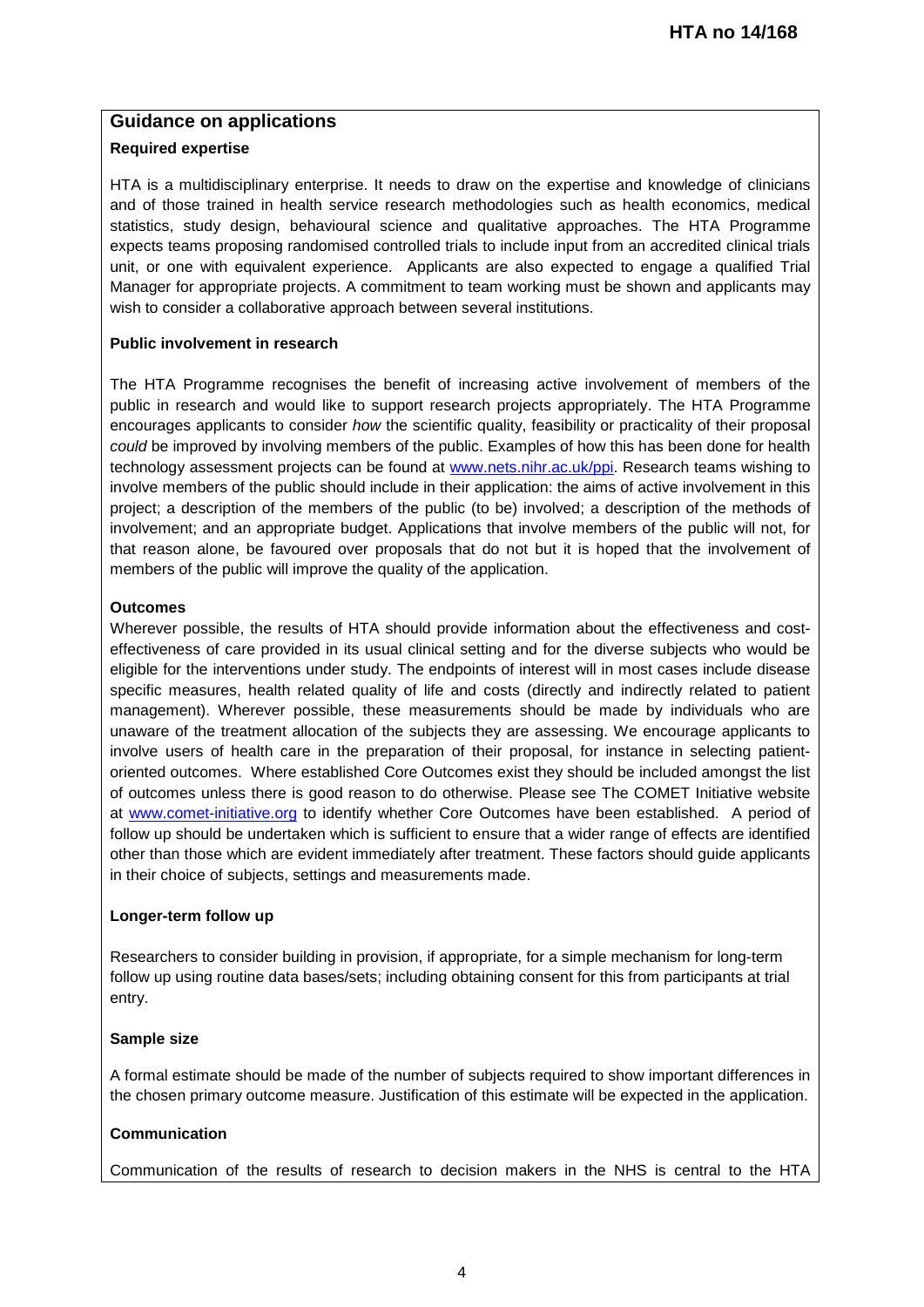Programme. Successful applicants will be required to submit a single final report for publication by the HTA Programme. They are also required to seek peer-reviewed publication of their results elsewhere and may also be asked to support NETSCC, HTA in further efforts to ensure that results are readily available to all relevant parties in the NHS. Where findings demonstrate continuing uncertainty, these should be highlighted as areas for further research.

#### **Timescale**

There are no fixed limits on the duration of projects or funding and proposals should be tailored to fully address the problem (including long-term follow-up if necessary). Applicants should consider however that there is a pressing need within the NHS for this research, and so the duration of the research needs to be timely.

#### **Feasibility and Pilot studies**

We expect that when pilot or feasibility studies are proposed by applicants, or specified in commissioning briefs, a clear route to the substantive study will be described. This applies whether the brief or proposal describes just the preliminary study or both together. Whether preliminary and main studies are funded together or separately may be decided on practical grounds.

Feasibility Studies are pieces of research done before a main study. They are used to estimate important parameters that are needed to design the main study. Feasibility studies for randomised controlled trials may not themselves be randomised. Crucially, feasibility studies do not evaluate the outcome of interest; that is left to the main study. If a feasibility study is a small randomised controlled trial, it need not have a primary outcome and the usual sort of power calculation is not normally undertaken. Instead the sample size should be adequate to estimate the critical parameters (e.g. recruitment rate) to the necessary degree of precision.

Pilot studies are a version of the main study that is run in miniature to test whether the components of the main study can all work together. It is focused on the processes of the main study, for example to ensure recruitment, randomisation, treatment, and follow-up assessments all run smoothly. It will therefore resemble the main study in many respects. In some cases this will be the first phase of the substantive study and data from the pilot phase may contribute to the final analysis; this can be referred to as an internal pilot. Or at the end of the pilot study the data may be analysed and set aside, a so-called external pilot.

For a full definition of the terms 'feasibility study' and 'pilot study' visit the NETSCC website glossary page [www.nets.nihr.ac.uk/glossary](http://www.nets.nihr.ac.uk/glossary)

In preparing for a substantive evaluation attention should be paid to appropriate guidance on how to develop interventions (such as the MRC guidance on developing and evaluating complex interventions and the IDEAL framework: [www.ideal-collaboration.net/framework/\)](http://www.ideal-collaboration.net/framework/).

#### **Diagnostics and Imaging**

In evaluating diagnostic and imaging techniques, the emphasis of the HTA Programme is to assess the effect on patient management and outcomes (particularly where changes in management can be shown to have patient benefits). Improvements in diagnostic accuracy, whilst relevant, are not the primary interest of this commissioned research programme. Applicants should justify where they consider improvements in diagnostic accuracy to be relevant to these objectives. Where there is poor evidence to link diagnostic improvements to patient benefits, part of the primary research may be to assess the effects of such changes on patient outcome.